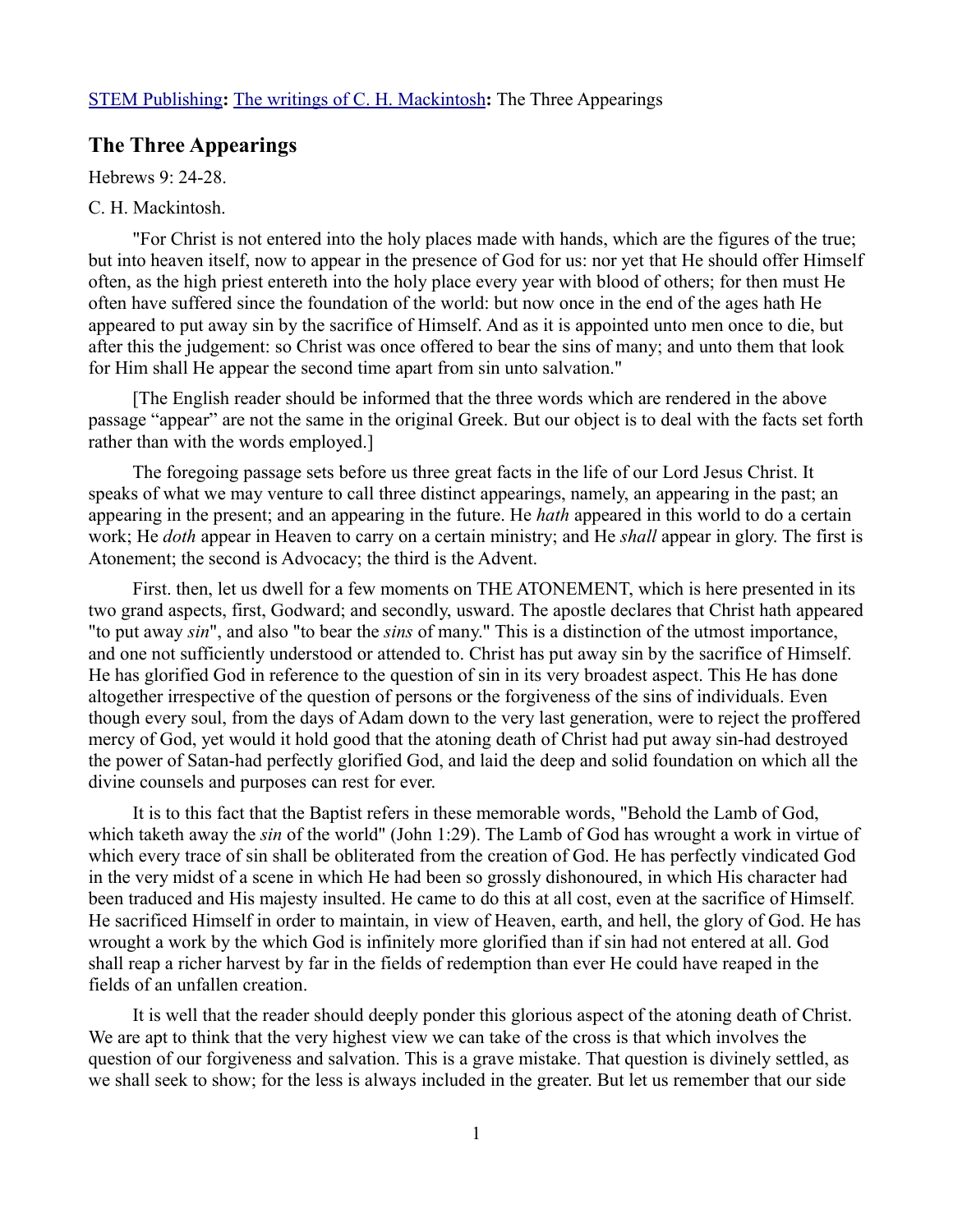of the atonement is the less, God's side of it the greater. It was infinitely more important that God should be glorified than that we should be saved. Both ends have been gained, blessed be God, and gained by one and the same work, the precious atonement of Christ; but we must never forget that the glory of God is of far greater moment than the salvation of men; and further, that we never can have so clear a sense of the latter as when we see it flowing from the former. It is when we see that God has been perfectly and for ever glorified in the death of Christ, that we can really enter into the divine perfectness of our salvation. In point of fact, both are so intimately bound up together that they cannot be separated; but still God's part in the cross of Christ must ever get its own proper pre-eminence. The glory of God was ever uppermost in the devoted heart of the Lord Jesus Christ. For this He lived, for this He died. He came into this world for the express purpose of glorifying God, and from this great and holy object He never swerved a moment from the manger to the cross. True it is-blessedly true-that in carrying out this object He has perfectly met our case; but the divine glory ruled Him in life and in death.

Now it is on the ground of atonement, looked at in this its higher aspect, that God has been dealing with the world in patient grace, mercy and forbearance for well nigh six thousand years. He sends His rain and His sunbeams upon the evil and upon the good, upon the just and the unjust. It is in virtue of the atonement of Christ-though despised and rejected-that the infidel and the atheist live, and enjoy God's daily mercies; yea, the very breath that they spend in opposing the revelation and denying the existence of God they owe to Him in whom they live, move, and have their being. We speak not here, by any means, of the forgiveness of sins, or of the soul's salvation. This is another question altogether, and to it we shall refer presently. But, looking at man in reference to his life in this world, and looking at the world in which he lives, it is the Cross which forms the basis of God's merciful dealing with both the one and the other.

Furthermore, it is on the ground of the atonement of Christ, in the same aspect of it, that the evangelist can go forth "*into all the world,* and preach glad tidings to *every creature*." He can declare the blessed truth that God has been glorified as to sin-His claims satisfied-His majesty vindicated-His law magnified-His attributes harmonised. He can proclaim the precious message that God can now be just and yet the justifier of any poor ungodly sinner that believes in Jesus. There is no hindrance, no barrier of any kind whatsoever. The preacher of the gospel is not to be cramped by any dogmas of theology. He has to do with the large, loving heart of God, which, in virtue of atonement, can flow forth to every creature beneath the canopy of Heaven. He can say to each and to all-and say it without reserve-"Come!" Nay, more, he is bound to "*beseech*" them to come. "We *pray* you in Christ's stead, be ye reconciled to God." Such is the proper language of the evangelist, the herald of the cross, the ambassador of Christ. He knows no less a range than the wide, wide world; and he is called to drop his message into the ear of every creature under heaven.

And why? Because "Christ hath put away sin by the sacrifice of Himself." He has, by His most precious death, changed completely the ground of God's dealings with man and with the world, so that, instead of having to deal with them on the ground of sin, He can deal on the ground of atonement.

Finally, it is in virtue of the atonement, in this broad and lofty aspect, that every vestige of sin, and every trace of the serpent shall be obliterated from the wide universe of God. Then shall be seen the full force of that passage above referred to, "The Lamb of God, which taketh away the sin of the world." (1 John 2: 2)

Thus much as to what we may call the primary aspect of the atoning death of Christ-an aspect which cannot be too thoughtfully studied. A clear understanding of this weighty point would tend to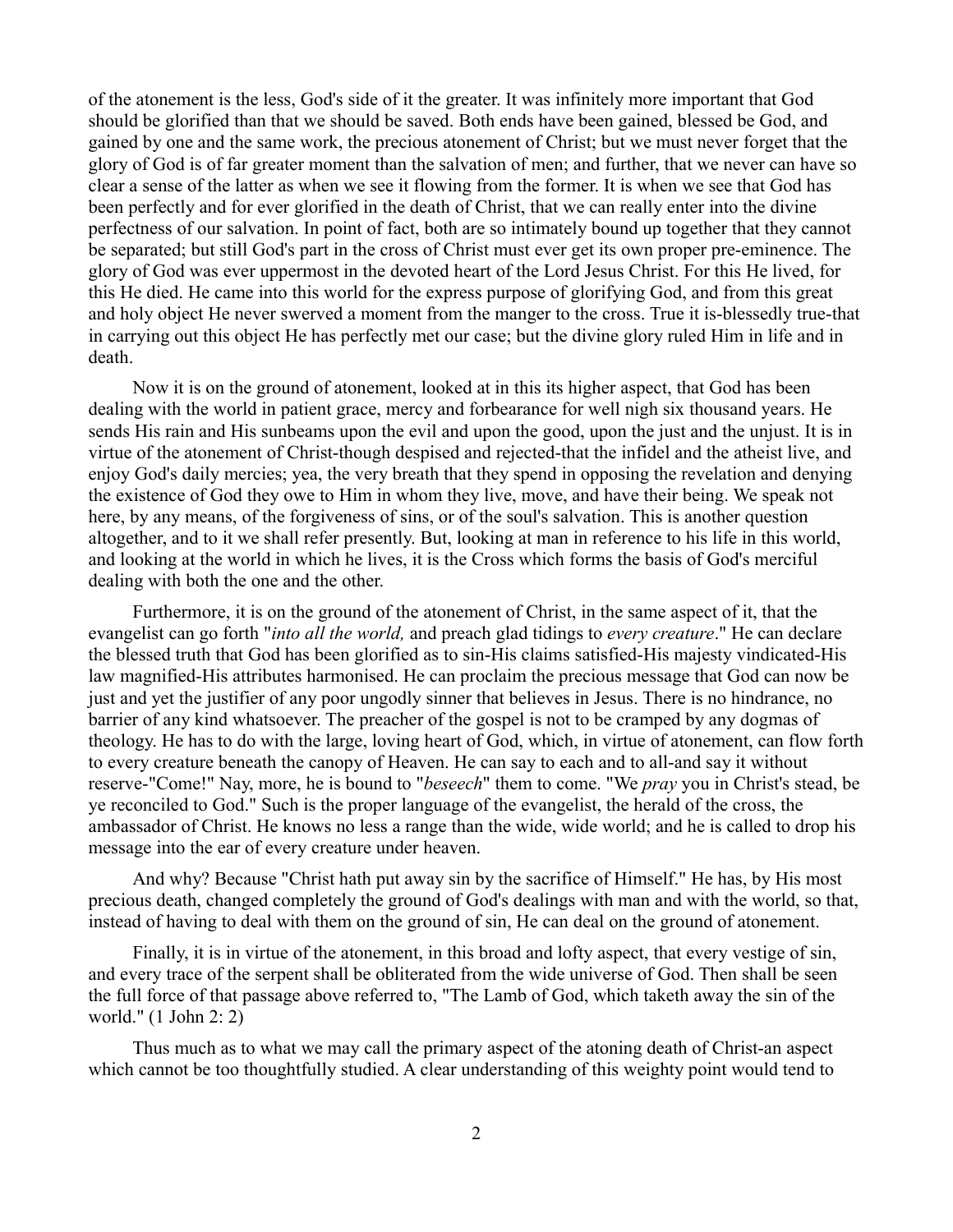remove a great deal of difficulty and misunderstanding in reference to the full and free preaching of the gospel. Many of the Lord's honoured servants find themselves hindered in the presentation of the glad tidings of salvation, simply because they do not see this wide aspect of the atonement. They confine the death of Christ merely to its bearing upon the sins of God's elect; and they therefore deem it wrong to preach the gospel to all, or to invite, yea to beseech and entreat, all to come.

Now, that Christ did die for the elect, Scripture distinctly teaches in manifold places. He died for the elect nation of Israel, and for the elect Church of God-the bride of Christ. But Scripture teaches more than this. It declares that "He died for all" (2 Cor. 5: 14); that "He tasted death for every man" (Heb. 2: 9). There is no need whatever for seeking to avoid the plain force and meaning of these and kindred statements of inspiration. And further, we believe it to be quite wrong to add our own words to God's words in order to reconcile them with any particular system of doctrine. When Scripture affirms that Christ died for all, we have no right to add the words, "the elect." And when Scripture states that Christ "tasted death for every man," we have no right to say, "every elect man." It is our place to take God's Word as it stands, and reverently bow to its authoritative teaching in all things. We can no more systematise God's Word than we can systematise God Himself. His Word, His heart, and His nature, are quite too deep and comprehensive to be included within the limits of the very broadest and best constructed human system of theology that was ever framed. We shall, ever and anon, be discovering passages of Scripture which will not fall in with our system. We must remember that God is love, and this love will tell itself out to all without limit. True, God has His counsels, His purposes, and His decrees; but it is not these He presents to the poor lost sinner. He will instruct and interest His saints about such things; but to the guilty, heavy-laden sinner, He presents His love, His grace, His mercy, His readiness to save, to pardon, and to bless.

And let it be well remembered that the sinner's responsibility flows out of what is *revealed*, and not out of what is *secret*. God's decrees are secret; His nature, His character, Himself is revealed. The sinner will not be judged for rejecting what he had no means of knowing. "This is the condemnation that light is come into the world, and l men loved darkness rather than light, because their deeds were evil" (John 3: 19).

We are not writing a theological treatise; but we do feel it to be a matter of the gravest moment to press upon the reader that his responsibility as a sinner, is based upon the fact that the aspect of the salvation of God, and of the atonement of Christ, is most distinctly and decidedly "unto all," and not merely to a certain number of the human family The glorious message is sent forth into all into all the world. Every one who hears it is invited to come. This is grounded upon the fact that Christ has put away sin-that the blood of atonement has been carried into the presence of God-that the barrier which sin presented has been flung down and abolished, and now the mighty tide of divine love can flow freely forth to the very vilest of the sons of men.

Such is the message; and when any one through grace believes it he can be further told that not only has Christ put away sin, but that also He has borne his *sins*-the actual sins of all His people-of all who believe in His name. The evangelist can stand up in the midst of assembled thousands, and declare that Christ has put away sin-that God is satisfied-that the way is open for all; and he can whisper the same in the ear of each and every sinner under Heaven. Then, when any one has bowed down to this testimony-when the repentant, broken; hearted, self-judged sinner receives the blessed record-he can be further taught that his *sins* were all laid on Jesus, all borne and for ever put away by Him when He died on the cross.

This is the plain doctrine of Hebrews 9: 26, 28; and we have a striking type of it in the two goats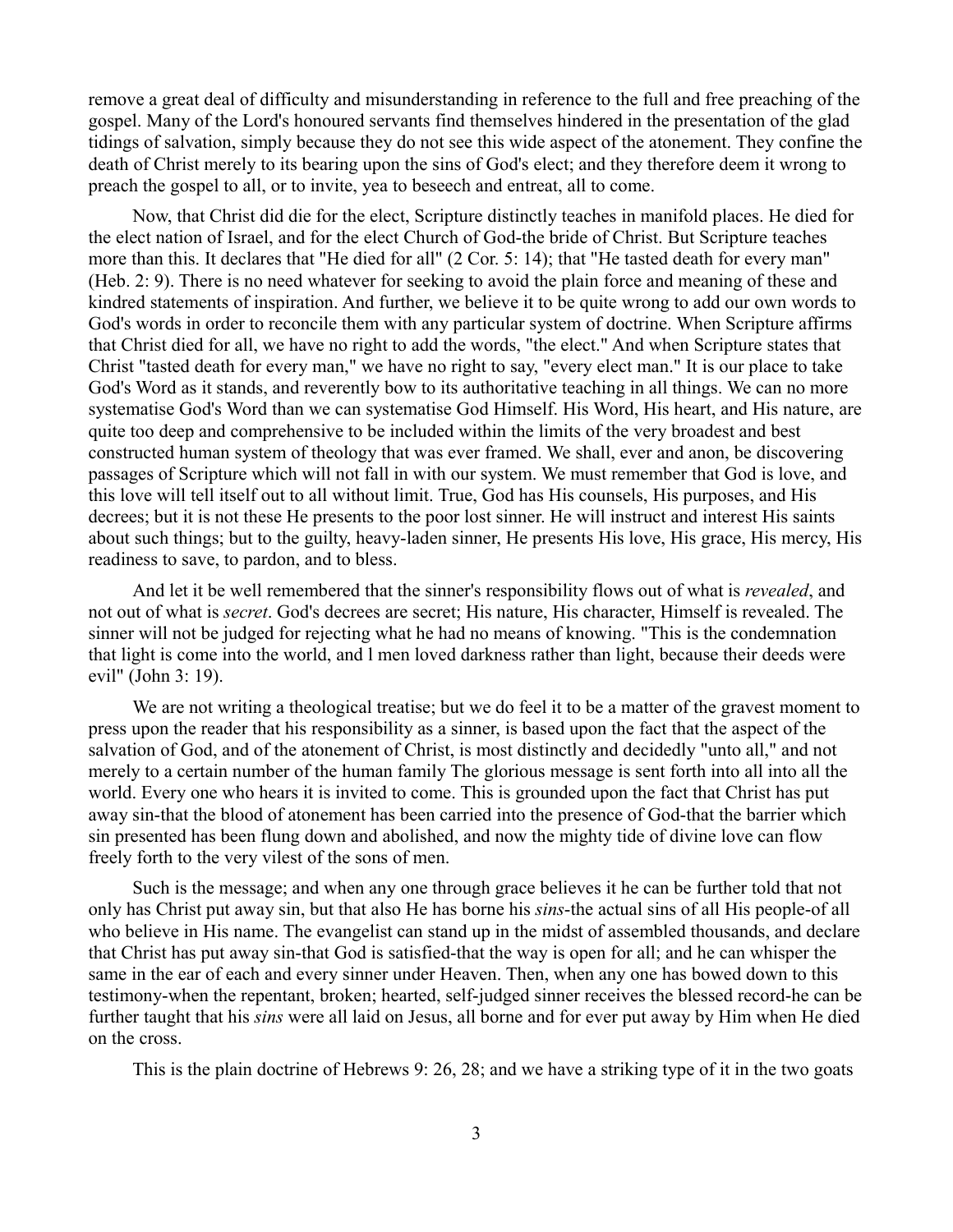of Leviticus 16. If the reader will just turn to the passage he will find there, first, the *slain* goat; and secondly the *scape*-goat. The blood of the slain goat was brought into the sanctuary and sprinkled there. This was a type of Christ putting away sin. Then the high priest, on behalf of the congregation confessed all their sins upon the head of the scape-goat, and they were borne away into a land not inhabited. This was a type of Christ bearing the sins of His people. The two goats, taken together, give us a full view of the atonement of Christ, which, like the righteousness of God in Romans 3, is "unto all, and upon all them that believe."

All this is most simple. It removes many difficulties out of the way of the earnest seeker after peace. These difficulties arise in many cases from the conflicting dogmas of theological systems, and have no foundation whatever in Holy Scripture. There, all is as plain and as clear as God can make it. Each one who hears the message of God's free love is bound, not to say invited, to receive it; and judgement will, most assuredly, fall upon each and all who refuse or neglect the proffered mercy. It is utterly impossible for any one who has ever heard the gospel, or ever had the New Testament in his hand, to get rid of the awful responsibility that rests upon him to accept God's salvation. Not a single soul will have to say, I could not believe, because I was not one of the elect, and did not get power to believe. No one will ever dare to say or even to think this. If any could take such ground, then where were the force or the meaning of the following burning words?-"The Lord Jesus shall be revealed from heaven with the angels of His power, in flaming fire taking vengeance on them that know not God, and that obey not the gospel of our Lord Jesus Christ" (2 Thess. 1: 7-8). Will any one ever be punished for not obeying the gospel if he is not responsible to yield that obedience? Most assuredly not. "Shall not the Judge of all the earth do right?"

But does God send His gospel to people merely to place them under responsibility and increase their guilt? Far be the monstrous thought! He sends His gospel to the lost sinner in order that he may be saved, for God is not willing that any should perish, but that all should come to repentance. All, therefore, who perish shall have none but themselves to blame.

It is of the very last importance that the reader should be established in the knowledge and practical sense of what the atonement of Christ has accomplished for all who simply trust in Him. It is, we need hardly say, the only basis of peace. He has put away sin by the sacrifice of Himself; and He has borne our sins in His own body on the tree. It is, therefore, impossible that any question as to sin or guilt can ever arise. All has been "once and for ever" settled by the atoning death of the Lamb of God. True it is-alas, how true!-we all have sin in us; and we have, daily and hourly, to judge ourselves and judge our ways. It will ever hold good of us, so long as we are in a body of sin and death, that "in me (that is, in my flesh) dwelleth no good thing." But then nothing can ever touch the question of our soul's perfect and eternal acceptance. The conscience of the believer is as completely purged from every soil and stain as will be the whole creation by-and-by. If it were not so, Christ could not be where He now is. He has entered into the presence of God, there to appear for us.

This leads us in the second place to consider THE ADVOCACY. Very many souls are apt to confound two things which, though inseparably connected, are perfectly distinct, namely, advocacy and atonement. Not seeing the divine completeness of the atonement, they are in a certain way looking to the advocacy to do for them what the atonement has done. We must remember that though as to our standing we are not in the flesh but in the Spirit, yet as to the actual fact of our condition we are in the body. We are in spirit and by faith seated in heavenly places in Christ; but yet we are actually in the wilderness, subject to all sorts of infirmities, liable to fail and err in a thousand ways.

Now it is to meet our present actual state and wants that the advocacy, or priesthood, of Christ is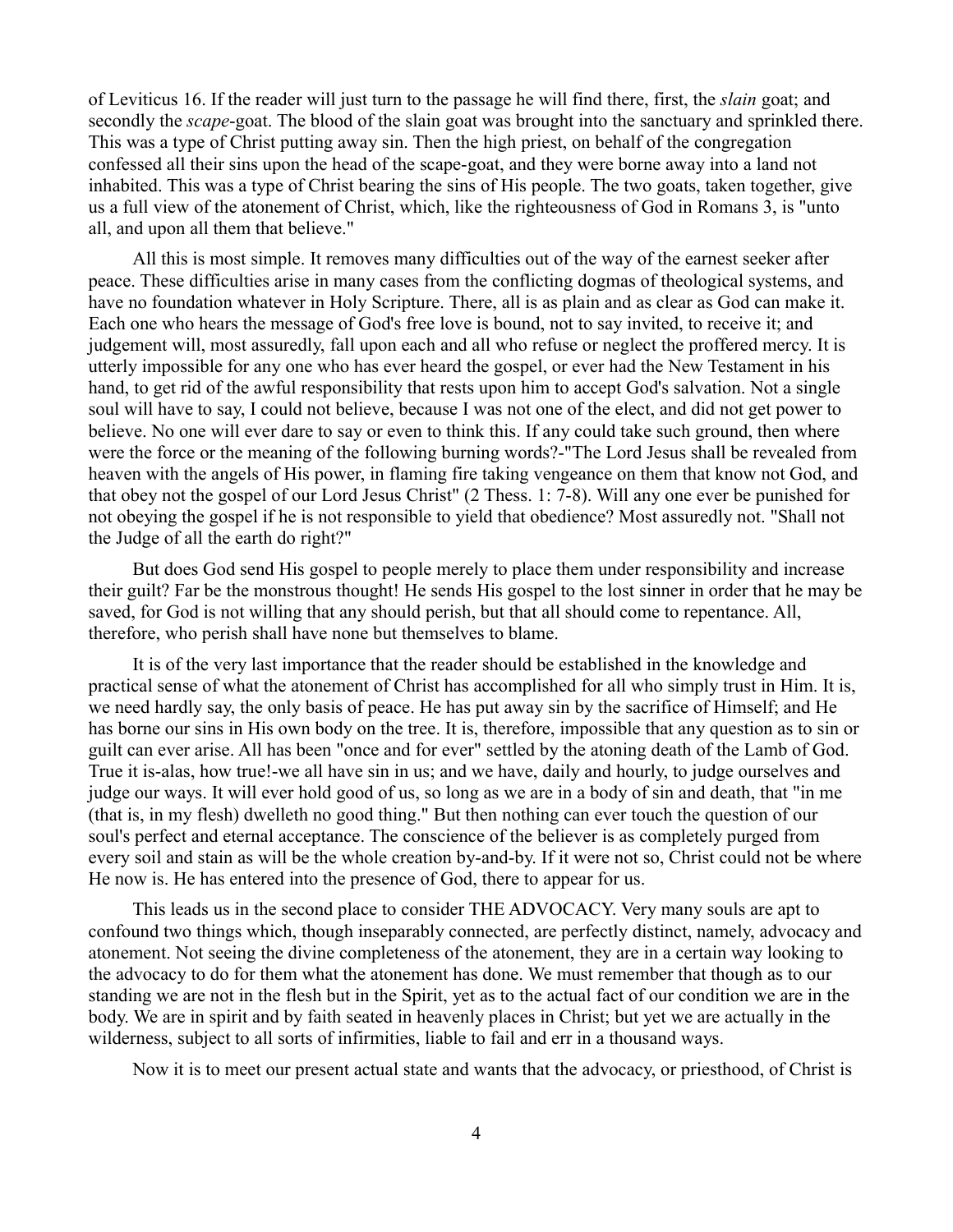designed. God be praised for the blessed provision! As those who are in the body passing through the wilderness, we need a great High Priest to maintain the link of communion, or to restore it when broken. Such a One we have, ever living to make intercession for us; nor could we get on for a single moment without Him. The work of atonement is never repeated; the work of the Advocate is never interrupted. When once the blood of Christ is applied to the soul by the power of the Holy Ghost the application is never repeated. To think of a repetition is to deny its efficacy and to reduce it to the level of the blood of bulls and goats. No doubt people do not see this, and most assuredly they do not mean it; but such is the real tendency of the thought of a fresh application of the blood of sprinkling. It may be that persons who speak in this way really mean to put honour upon the blood of Christ, and to give expression to their own felt unworthiness; but, in truth, the best way to put honour upon the blood of Christ is to rejoice in what it has done for our souls; and the best way to set forth our own unworthiness is to feel and remember that we were so vile that nothing but the death of Christ could avail to meet our case. So vile were we that nothing but His blood could cleanse us. So precious is His blood that not a trace of our guilt remains. "The blood of Jesus Christ, God's Son, cleanseth us from all sin."

Thus it stands in reference to the very feeblest child of God whose eye scans these lines. "All sins forgiven." Not a trace of guilt remains. Jesus is in the presence of God for us. He is there as a High Priest before God-as an Advocate with the Father. He has by His atoning death rent the veil-put away sin-brought us nigh to God in all the credit and virtue of His sacrifice, and now He lives to maintain us by His advocacy in the enjoyment of the place and privileges into which His blood has introduced us.

Hence the apostle says, "If any man sin, we have"-what? The blood? Nay, but "an Advocate with the Father, Jesus Christ the righteous." The blood has done its work, and is ever before God according to its full value in His sight. Its efficacy is ever the same. But we have sinned; it may be only in thought; but even that thought is quite enough to interrupt our communion. Here is where advocacy comes in. If it were not that Jesus Christ is ever acting for us in the sanctuary above, our faith would most assuredly fail in moments in the which we have in any measure yielded to the voice of our sinful nature. Thus it was with Peter in that terrible hour of his temptation and fall: Simon, Simon, behold, Satan hath desired to have you, that he may sift you as wheat: but I have prayed for thee, that thy faith fail not: and when thou art converted (or restored), strengthen thy brethren" (Luke 22: 21, 32).

Let the reader note this. "I have prayed for thee, that"-What? Was it that he might not fail? Nay, but that, having failed, his faith might not give way. Had Christ not prayed for his poor, feeble servant, he would have gone from bad to worse, and from worse to worst. But the intercession of Christ procured for Peter the grace of true repentance, self-judgement and bitter sorrow for his sin, and finally complete restoration of his heart and conscience, so that the current of his communion-interrupted by sin, but restored by advocacy-might flow on as before.

Thus it is with us when, through lack of that holy vigilance which we should ever exercise, we commit sin: Jesus goes to the Father for us. He prays for us; and it is through the efficacy of His priestly intercession that we are convicted and brought to self-judgement, confession, and restoration. All is founded on the advocacy, and the advocacy is founded on the atonement.

And here it may be well to assert, in the clearest and strongest manner possible, that it is the sweet privilege of every believer not to commit sin. There is no necessity whatever why he should. "My little children," says the apostle, "these things write I unto you, that ye sin not." This is a most precious truth for every lover of holiness. *We need not sin.* Let us remember this. "Whosoever is born of God doth not commit [or, practise sin; for His seed remaineth in him: and he cannot sin, because he is born of God" (1 John 3: 9).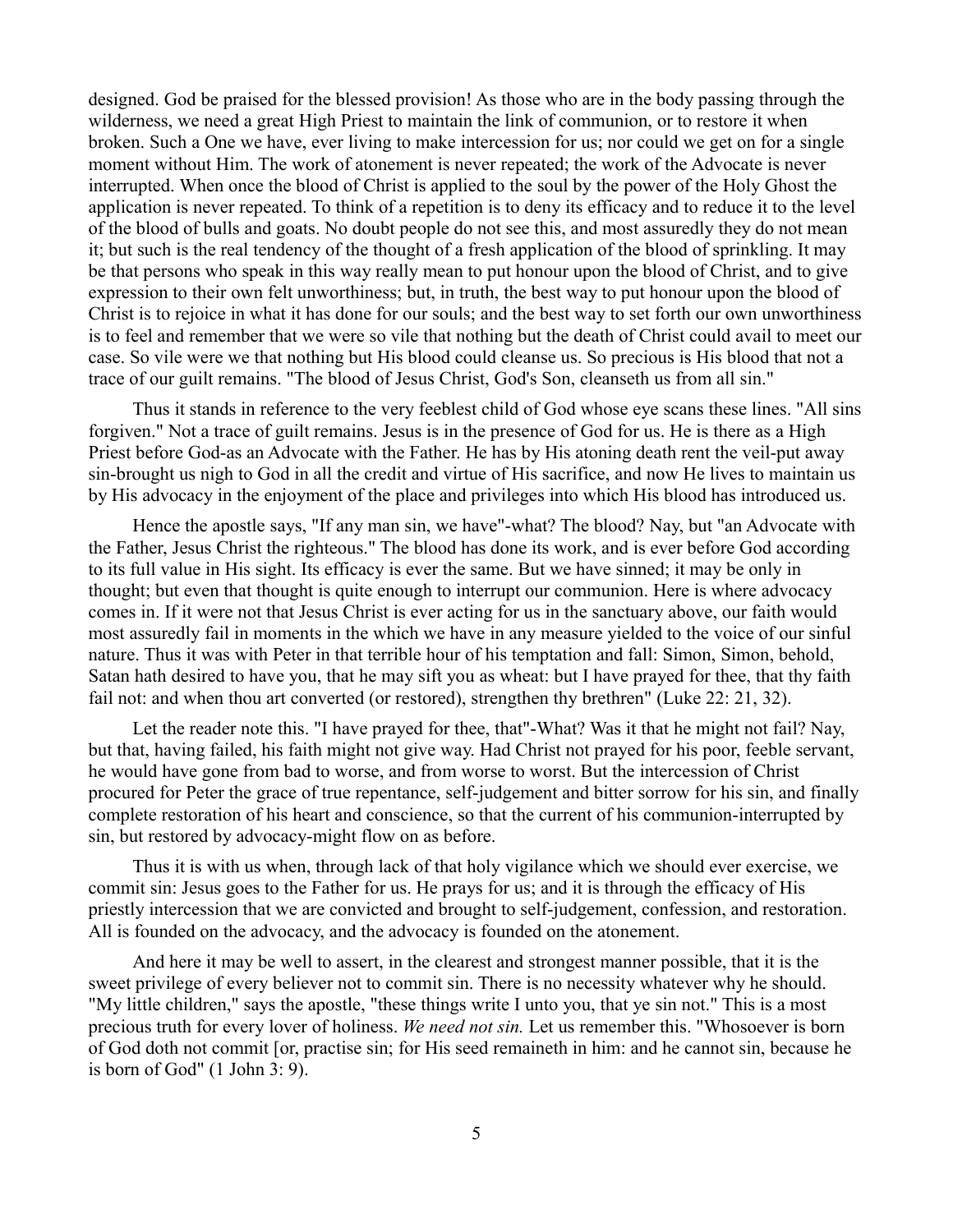This is the divine idea of a Christian. Alas, we do not always realise it! but that does not, and cannot, touch the precious truth. The divine nature, the new man, the life of Christ in the believer cannot possibly sin, and it is the privilege of every believer so to walk as that nothing but the life of Christ may be seem The Holy Ghost dwells in the believer on the ground of redemption, in order to give effect to the desires of the new nature, so that the flesh may be as though it did not exist, and nothing but Christ be seen in the believer's life.

It is of the utmost importance that this divine idea of Christian life should be seized and maintained. People sometimes ask the question, Is it possible for a Christian to live without committing sin? We reply in the language of the inspired apostle, "My little children, these things write I unto you, that ye sin not" (1 John 2: 1). And again, quoting the language of another inspired apostle, "How shall we, that are dead to sin, live any longer therein?" (Rom. 6: 2) The Christian is viewed by God as "dead to sin"; and hence, if he yields to it he is practically denying his standing in a risen Christ. Alas, alas, we do sin, and hence the apostle adds, "If any man sin, we have an Advocate with the Father, Jesus Christ the righteous: and He is the propitiation for our sins: and not for ours only, but also for the whole world."

This gives wonderful completeness to the work on which our souls repose. Such is the perfect efficacy of the atonement of Christ that we have one Advocate with us in order that we may not sin, and another Advocate with the Father if we do sin. The word rendered "Comforter" in John 14: 16 is rendered "advocate" in 1 John 3: 1. We have one divine Person caring for us here, and we have another divine Person caring for us in Heaven, and all this on the ground of the atoning death of Christ.

Will it be said that in writing thus we furnish a license for committing sin? God forbid! We have already declared, and would insist upon, the blessed possibility of living in such unbroken communion with God-of walking so in the Spirit-of being so filled and occupied with Christ-as that the flesh, or the old nature, may not appear. This we know is not always the case. "In many things we all offend," as James tells us. But no right-minded person, no lover of holiness, no spiritual Christian, could have any sympathy with those who say we must commit sin. Thank God, it is not so. But what a mercy it is to know that when we do fail there is One at the right hand of God to restore the broken link of communion! This He does by producing in our souls, by His Spirit who dwells in us-that "other Advocate"-the sense of failure, and leading us into self-judgment and true confession of the wrong, whatever it be.

We say "*true* confession," for it must be this if it be the fruit of the Spirit's work in the heart. It is not lightly and flippantly saying we have sinned, and then as lightly and flippantly sinning again. This is most sorrowful and most dangerous. We know nothing more hardening and demoralising than this sort of thing. It is sure to lead to the most disastrous consequences. We have known cases of persons living in sin and satisfying themselves by a mere lip confession of their sin, and then going and committing the sin again and again; and this has gone on for months and years, until God in His faithfulness caused the whole thing to come out openly before others.

All this is most dreadful. It is Satan's way of hardening and deceiving the heart. Oh that we may watch against it, and ever keep a tender conscience! We may rest assured that when a true-hearted child of God is betrayed into sin the Holy Ghost will produce in him such a sense of it-will lead him into such intense self-loathing, such an abhorrence of the evil, such thorough self-judgement in the presence of God-as that he cannot lightly go and commit the sin again. This we may learn from the words of the apostle when he says, "If we confess our sins, He is faithful and just to forgive us our sins, and"-mark this weighty clause-*"to cleanse us from all unrighteousness.*" Here we have the precious fruit of the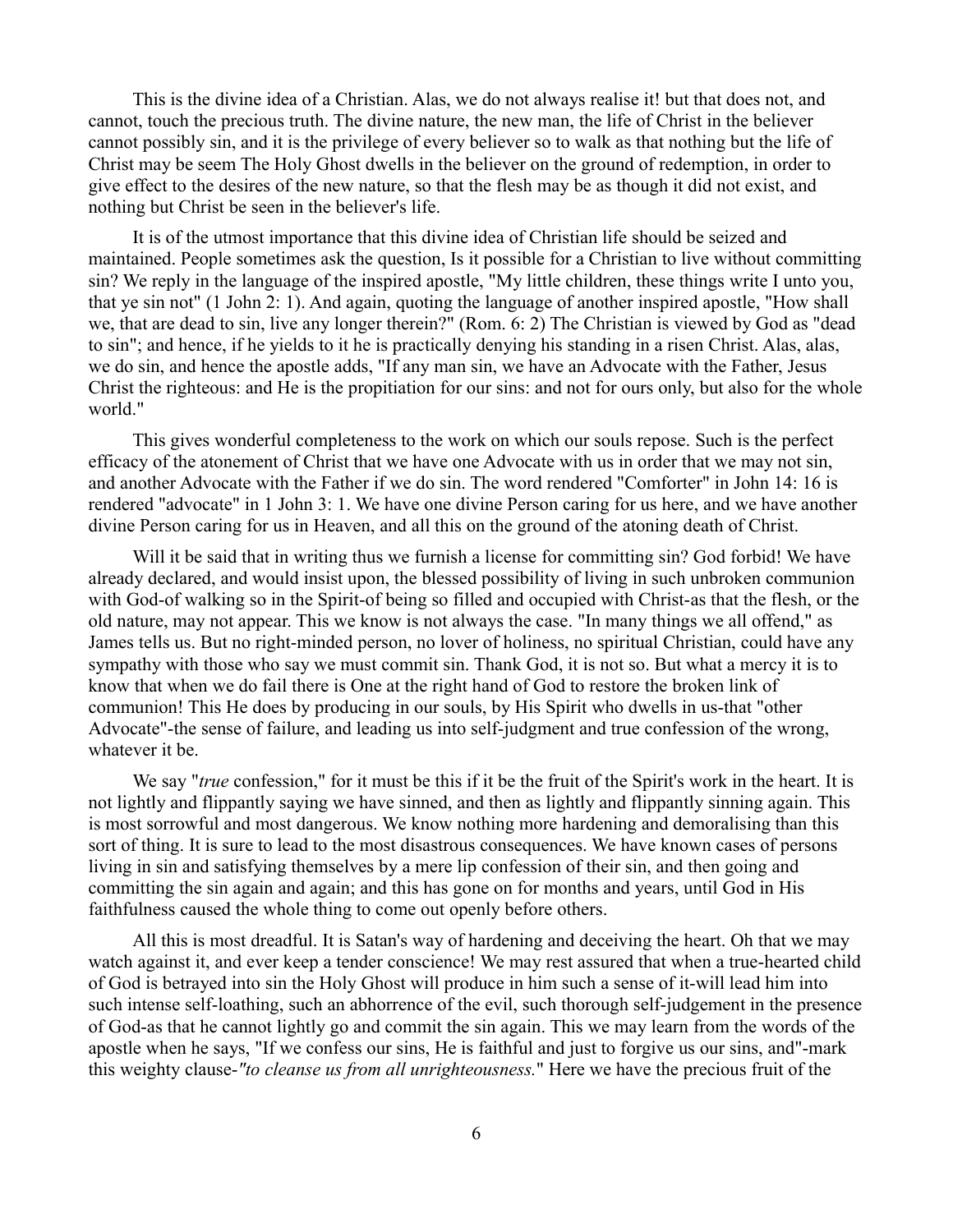double advocacy. It is all presented in its fullness in this part of the First Epistle of John. If any man sin, the blessed Paraclete on high intercedes with the Father, pleads the full merits of His atoning work, prays for the erring one on the ground of His having borne the judgement of that very sin. Then the other Paraclete acts in the conscience, produces repentance and confession, and brings the soul back into the light in the sweet sense that the sin is forgiven, the unrighteousness cleansed, and the communion perfectly restored. "He restoreth my soul: *He leadeth me in the paths of righteousness* for His name's sake" (Ps. 23: 3).

We trust the reader will be enabled to understand this great fundamental truth. Many, we are aware, find it difficult to reconcile the idea of intercession with the truth of a perfect atonement. If, say they, the atonement is perfect, what need is there of intercession? If the believer is made as white as snow by the blood of Christ-so white that the Spirit of God can dwell in his heart-then what does he want of a priest? If by one offering Christ has perfected for ever all them that are sanctified, then what need have these perfected and sanctified ones of an advocate? Surely we must either admit the thought of an imperfect atonement or deny the need of advocacy?

Such is the reasoning of the human mind, but such is not the faith of Christians. Scripture does most surely teach us that the believer is washed as white as snow; that he is accepted in the Belovedcomplete in Christ-perfectly forgiven and perfectly justified through the death and resurrection of Christ; that he can never come into judgement, but is passed from death unto life; that he is not in the flesh, but in the Spirit-not in the old creation, but in the new-not a member of the first Adam, but of the last; that he is dead to sin, dead to the world, dead to the law, because Christ has died, and the believer has died in Him. All this is largely unfolded and constantly insisted upon by the inspired writers. Scores of passages might easily be quoted in proof, were it needful.

But then there is another aspect of the Christian which must be taken into account. He is not in the flesh as to the ground of his standing, but he is in the body as to the fact of his condition. He is in Christ as to his standing, but he is also in the world as to the fact of his existence. He is surrounded by all sorts of temptations and difficulties, and he is in himself a poor feeble creature full of infirmities, not sufficient even to think anything as of himself. Nor is this all. Each true Christian is ever ready to acknowledge that in him, that is, in his flesh, there dwelleth no good thing. He is saved, thank God, and all is eternally settled; but then he has, *as a saved one,* to get through the wilderness; he has to labour to enter into God's rest, and here it is that priesthood comes in. The object of priesthood is not to complete the work of atonement, inasmuch as that work is as perfect as the One who accomplished it. But we have to be carried through the wilderness and brought into the rest that remains for the people of God, and for this end we have a great High Priest who is passed into the heavens, Jesus the Son of God. His sympathy and succour are ours, and we could not get on for one moment without them. He ever liveth to make intercession for us, and by His ministry in the heavenly sanctuary He sustains us day by day in the full credit and value of His atoning work. He lifts us up when we fall, restores us when we wander, repairs the link of communion when snapped by our carelessness. In a word, He appears in the presence of God for us, and there carries on an uninterrupted service on our behalf, in virtue of which we are maintained in the integrity of the relationship into which His atoning death has introduced us.

Thus much as to the atonement and advocacy. It only remains for us to treat of the advent. We wish specially to remind the reader that in treating of the death of Christ we have left wholly untouched one grand point therein, namely, our death in Him. This we may, if God permit, go into on another occasion. It is immensely important as the power of deliverance from indwelling sin as well as from this present evil world and from the law. There are many who merely look to the death of Christ for pardon and justification, but they do not see the precious and emancipating truth of their having died in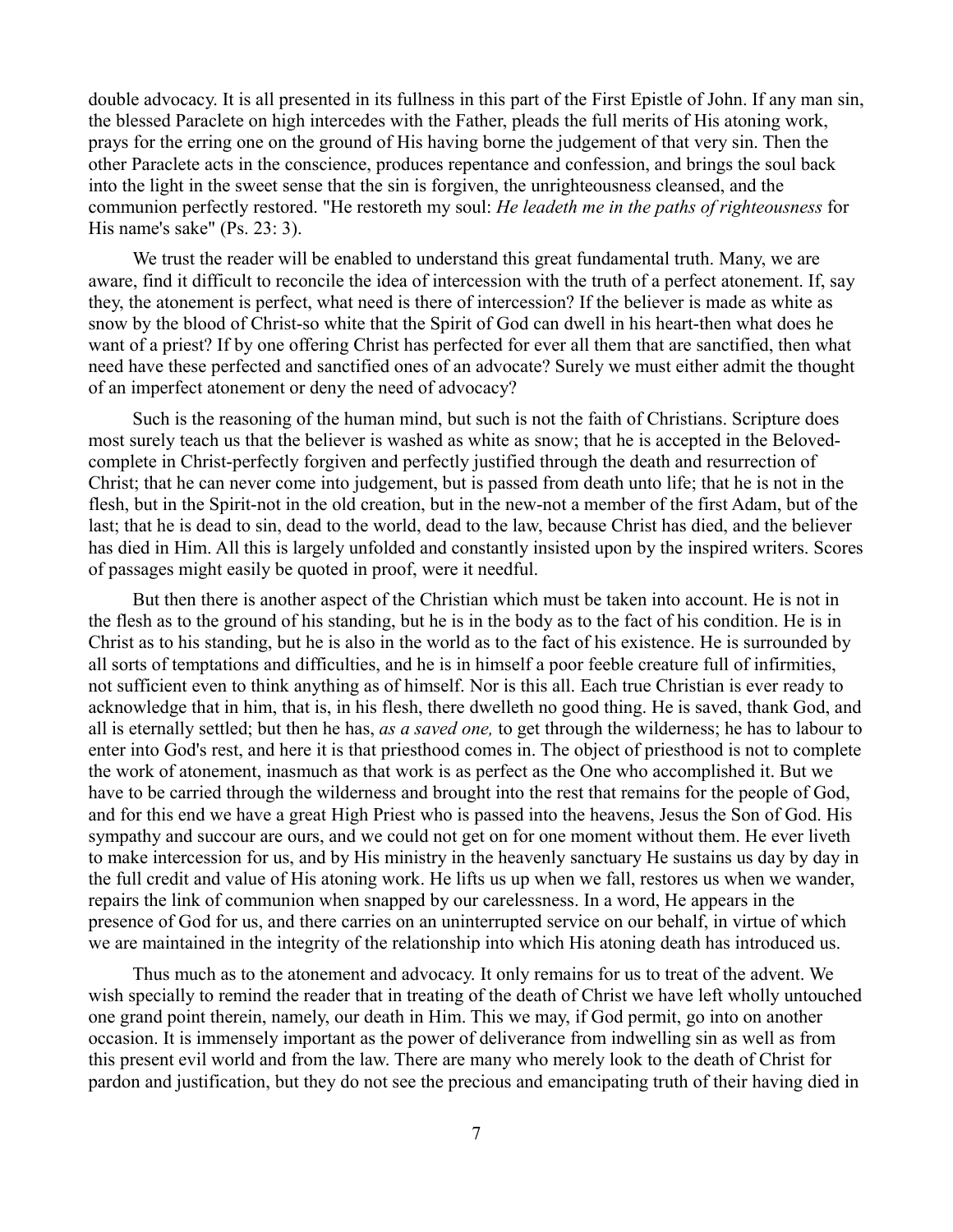Him and their deliverance in consequence from the power of sin in them. This latter is the secret of victory over self and the world, and of deliverance from every form of legality and mere fleshly pietism.

Thus we have glanced at two of the weighty subjects presented to us in the closing verses of Heb. 9, namely, first, the precious atoning death of our Lord Jesus Christ in its two aspects; and secondly, His all-prevailing advocacy at God's right hand for us. It only remains for us to consider in the third place HIS ADVENT, which is here presented to us in immediate connection with those great foundation truths which have already engaged our attention, and which, moreover, are held and prized by all true Christians. Is it true that Christ hath appeared in this world to put away sin by the sacrifice of Himself? and to bear the sins of the many who though grace put their trust in Him? Is it true that He has passed into the heavens and taken His seat on the throne of God, there to appear for us? Yes, blessed be God, these are grand, vital and fundamental verities of the Christian faith. Well, then, it is equally true that He shall appear again, apart from the question of sin, unto salvation. "As it is appointed unto men once to die, but after this the judgement: so Christ was once offered to bear the sins of many; and unto them that look for Him shall He appear the second time apart from sin unto salvation."

Here, then, we have the matter most definitely stated. As truly as Christ hath appeared on this earth-as truly as He lay in the manger of Bethlehem-was baptised in the waters of Jordan-was anointed with the Holy Ghost-was tempted of the devil in the wilderness-went about doing good, and healing all that were oppressed of the devil-groaned, and wept, and prayed in Gethsemane-hung upon Calvary's accursed tree, and died, the Just for the unjust-was laid in the dark, silent tomb-rose victorious on the third day-ascended into the heavens, there to appear in the presence of God for His people-*so* truly shall He appear ere long in the clouds of Heaven to receive His people to Himself. If we refuse one we must refuse all. If we question one we must question all. If we are unsettled as to one we must be unsettled as to all, inasmuch as all rest upon precisely the same basis, namely, the Holy Scriptures. How do I know that Jesus *hath* appeared? Because Scripture tells me so. How do I know that He *doth* appear? Because Scripture tells me so. How do I know that He *shall* appear? Because Scripture tells me so.

In a word, then, the doctrine of the Atonement, the doctrine of the Advocacy, and the doctrine of the Advent all rest on one and the same irrefragable foundation, namely, the simple declaration of the Word of God, so that if we receive one we must receive all.

How is it then that while the Church of God in all ages has held and prized the doctrines of atonement and advocacy, she has practically lost sight of the doctrine of the advent? How comes it to pass that while the first two are regarded as essential, the last is deemed non-essential? Nay, we may go further and say, how is it that while a man who does not hold the first two is regarded as a heretic, and justly so, yet the man who holds the last is by many regarded as hardly sound in the faith or sane in intellect?

What answer can we give to these questions? Alas! the Church has ceased to look for her Lord. Atonement and advocacy are held because they concern us; but the advent has been virtually let slip, although it so deeply concerns Him. It is due to the One who suffered and died on this earth that He should reign; to the One who wore a crown of thorns that He should wear a crown of glory; to the One who humbled Himself to the very dust of death that He should be exalted and that every knee should yet bow before Him.

Most surely this is so; and the God and Father of our Lord Jesus Christ will see to it and bring it to pass in His own appointed time. "Sit Thou at My right hand, until I make Thine enemies Thy footstool" (Ps. 110; Heb. 1). The moment is rapidly approaching when that blessed One who is now